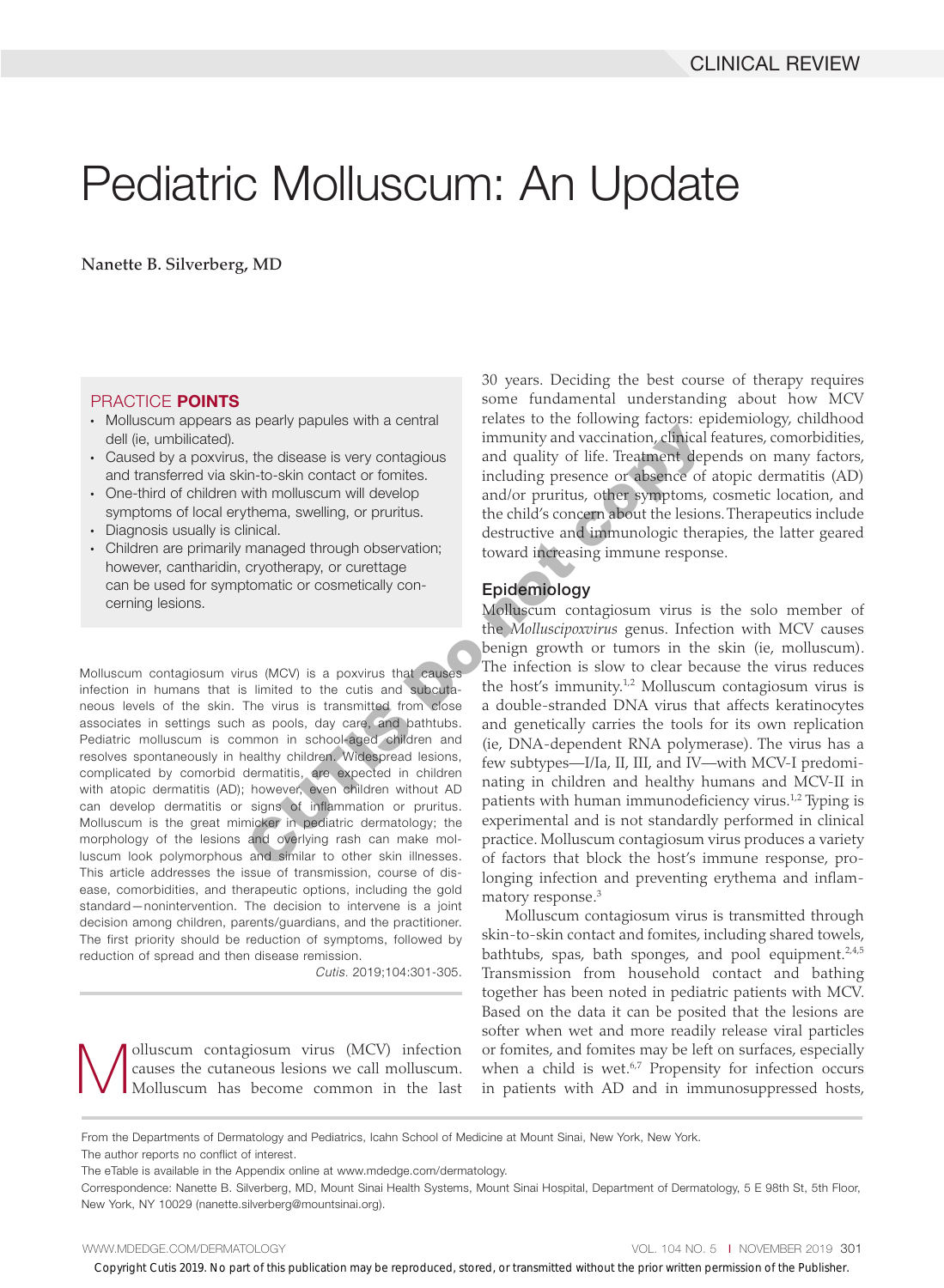including children with human immunodeficiency virus and iatrogenic immunosuppression caused by chemotherapy. $1,2,8$  Contact sports can increase the risk of transmission, and outbreaks have occurred in pools,<sup>5,9</sup> day-care facilities,<sup>10</sup> and sports settings.<sup>11</sup> Cases of congenital and vertically transmitted molluscum have been documented.12,13 Sexual transmission of MCV may be seen in adolescents who are sexually active. Although childto-child transmission can occur in the groin area from shared equipment, transmission via sexual abuse also is possible.14 Bargman15 has mentioned the isolated genital location and lack of contact with other infected children as concerning features. Latency of new lesion appearance is anywhere from 1 to 50 days from the date of inoculation; therefore, new lesions are possible and expected even after therapy has been effective in eradicating visible lesions.10 Although clearance has been reported in 6 to 12 months, one pediatric study demonstrated 70% clearance by 1.5 years, suggesting the disease often is more prolonged.16 One-third of children will experience signs of inflammation, such as pruritus and/or erythema. Rare side effects include bacterial superinfection and hypersensitivity.2

One Dutch study from 1994, the largest database survey of children to date, cited a 17% cumulative incidence of molluscum in children by reviewing the data from 103 general practices.17 In a survey and review of molluscum by Braue et al, $18$  annual rates in populations vary but seem to maximize at approximately 6% to 7%. Sturt et al<sup>19</sup> reviewed the prevalence in the indigenous West Sepik section of New Guinea and noted annual incidence rates of 6% in children younger than 10 years (range, 1.8%–10.9%). Epidemics occur and can produce large numbers of cases in a short time period.<sup>18</sup> The cumulative prevalence in early childhood may be as high as 22%, as Sturt et al<sup>19</sup> observed in children younger than 10 years. gh clearance has been reported<br>they may be the cause of the increase perpediatric study demonstrated<br>infections. Another cause may be<br>example and the incrementation of children will experience the actors that stem host im

Rising incidence and therefore rising lifetime prevalence appear to have been an issue in the last few decades. Data from the Indian Health Service have demonstrated increases in MCV in Native American children between 2001 and 2005.<sup>20</sup> In adults, the data support a steady increase of molluscum from 1988-2007, with a 3-fold increase from 1988-1997 to 1998-2007 in a Spanish study.<sup>21</sup> Better population-based data are needed.

#### Childhood Immunity and Vaccination

Sequence homology between MC133L, a protein of MCV, with vaccinia virus suggests overlapping genes.<sup>22</sup> Therefore, it is conceptually possible that the rise in incidence of MCV since the 1980s relates to the loss of herd immunity to variola due to lack of vaccination for smallpox, which has not been offered in the United States since 1972.<sup>23</sup> Childhood immunity to MCV varies among studies, but it appears that children do develop antibodies to molluscum in the setting of forming an immune response. Because the rise in molluscum incidence began

after the smallpox vaccine was discontinued, the factors appear related; however, the scientific data do not support the theory of a relationship. Mitchell<sup>24</sup> has shown that a patient can develop antibodies in response to ground molluscum bodies inoculated into the skin; however, vaccination against molluscum and natural infection do not appear to produce antibodies that would cross-react and protect against other poxviruses, including vaccinia or fowl pox infections.25 Cell-mediated immunity also is required to clear MCV and may account for the inflammatory appearance of lesions as they resolve.26

Demonstrated factors that account for the rise in MCV incidence, aside from alterations in vaccination practices, include spread through sports, $9$  swimming, $^{11}$  and AD, $^7$ which have become more commonplace in the United States in the last few decades, supporting the theory that they may be the cause of the increase in childhood MCV infections. Another cause may be the ability of MCV to create factors that stem host immune response.<sup>1</sup>

#### Clinical Features

Molluscum lesions have a typical appearance of pearly papules with a central dell. These lesions are lighter to flesh colored and measure 1 to 3 mm. $2.4,5$  The lesions cluster in the axillae and extremities and average from 10 to 20 per child.<sup>6</sup> Lesions clear spontaneously, but new ones will continue to form until immunity is developed. Specific clinical appearances of lesions that are not pearly papules are not infrequent. Table 1 contains a short list of the manifold clinical appearances of molluscum lesions in children.1,2,7,27-35 In particular, certain clinical appearances should be considered. In small children, head and neck lesions resembling milia are not uncommon. Giant or wartlike lesions can appear on the head, neck, or gluteal

## TABLE 1. Possible Morphologies of MCV/Molluscum Dermatitis

| Pearly papules with a central dell <sup>1,2</sup>                                                          |  |
|------------------------------------------------------------------------------------------------------------|--|
| Milialike lesions on the face                                                                              |  |
| Giant molluscum mimicking condylomalike lesions <sup>28,29</sup>                                           |  |
| Giant molluscum can mimic cysts, abscesses, or<br>growths <sup>27,30,31</sup>                              |  |
| <b>Warty lesions</b>                                                                                       |  |
| Viral exanthema–like process: Gianotti Crosti or<br>unilateral laterothoracic exanthema-like <sup>32</sup> |  |
| Erosive lesions mimicking eczema vaccinatum                                                                |  |
| Erythema multiforme–like appearance <sup>33</sup> vs erythema<br>multiforme triggered by MCV <sup>34</sup> |  |
| Erythema annulare centrifugum–like reaction <sup>35</sup>                                                  |  |
| Dermatitis can mimic or trigger atopic dermatitis <sup>7</sup>                                             |  |
| Abbreviation: MCV, molluscum contagiosum virus.                                                            |  |

302 I CUTIS® WWW.MDEDGE.COM/DERMATOLOGY

Copyright Cutis 2019. No part of this publication may be reproduced, stored, or transmitted without the prior written permission of the Publisher.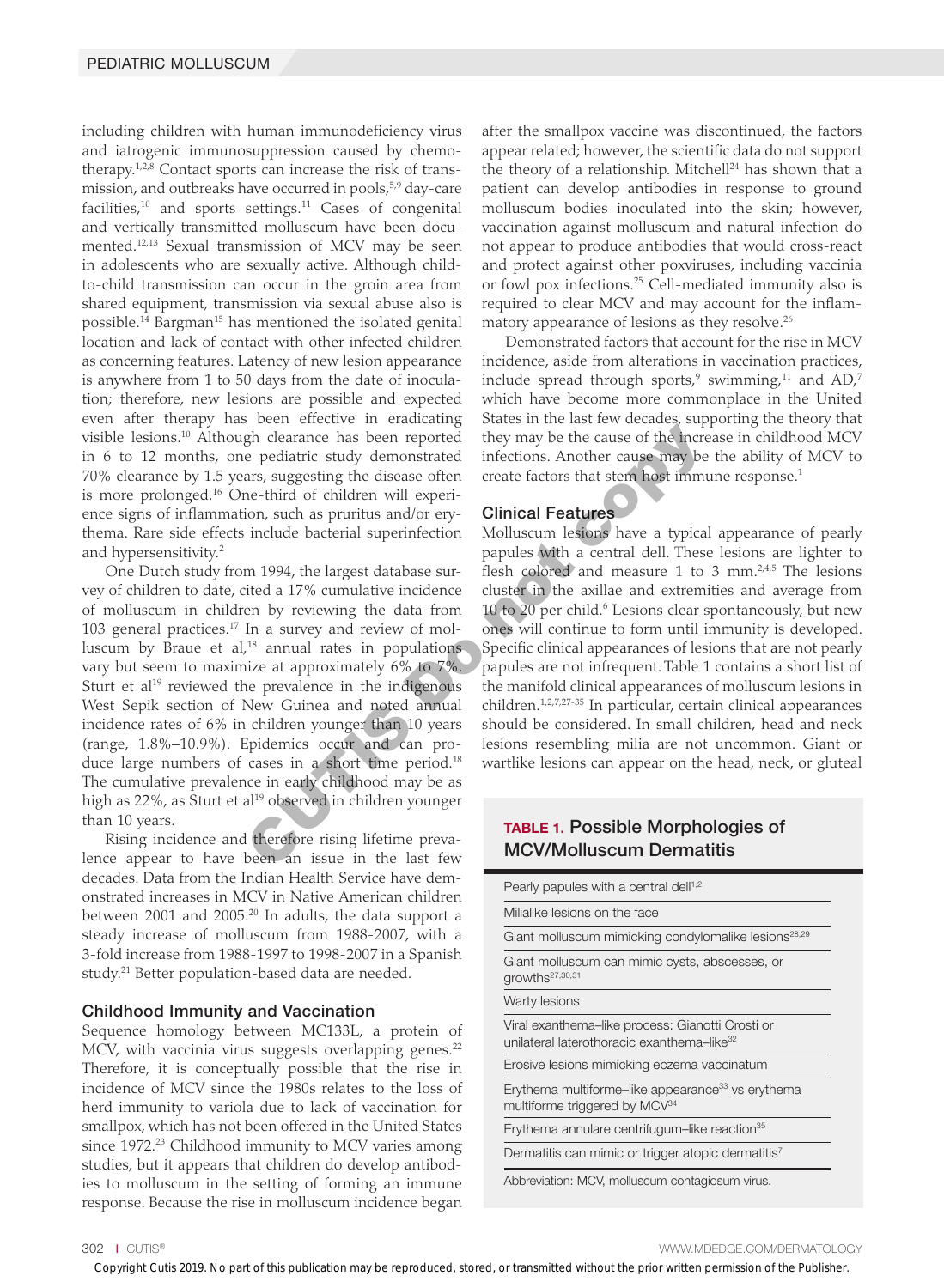region in children and are clinical mimics of condyloma or other warts (Figure 1). Giant lesions also can grow in the subcutaneous space and mimic a cyst or abscess. $27$ Erosive lesions mimicking eczema vaccinatum can be seen (Figure 2), but dermoscopy may demonstrate central dells in some lesions. Other viral processes mimicked include Gianotti Crosti–like lesions (Figure 3) that appear when a papular id reaction forms over the extremities or a localized version in the axilla, mimicking unilateral laterothoracic exanthema.<sup>2,36,37</sup> Hypersensitivity reactions are commonly noted with clearance and can be papular or demonstrate swelling and erythema, termed the *beginning-of-the-end sign*. 38

Pruritus, erythema, and swelling can occur with clearance but do not appear in all patients. Addressing pruritus is important to prevent disease spread, as patients are likely to inoculate other areas of the skin with virus when they scratch, and lesion number is reduced with dermatitis interventions.36

### **Comorbidities**

Molluscum lesions can occur in any child; however, the impaired immunologic status and skin barrier in patients with AD is ripe for the extensive spread of lesions that is associated with higher lesion count.<sup>36</sup> Children with molluscum infection can experience new-onset dermatitis or triggering of AD flares, especially on the extremities, such as the antecubital and popliteal regions.<sup>7</sup> A study of children with MCV infection demonstrated that treatment of active dermatitis reduced spread. The authors mentioned autoinoculation as the mechanism; however, these data also suggest supporting barrier state as a factor in disease spread.<sup>36</sup> Superinfection can occur prior to<sup>6</sup> or after therapy for lesions, $37$  but it is unclear if this relates to the underlying atopic diathesis. Children with molluscum have been described to have warts, psoriasis, family history of atopy, diabetes mellitus, and pityriasis alba,<sup>7</sup> while immunosuppression of any kind is associated with molluscum and high lesion count or prolonged disease in childhood.1,2 The state of the skin with virus when<br>
areas of the skin with virus when<br>
number is reduced with derma-<br>
number is reduced of lesions that is<br>
states and skin barrier in patients<br>
states and spoiled regions.<sup>7</sup> A study<br>
an

### Quality of Life

Children with molluscum who have higher lesion counts appear to be at risk for severe effects on their quality of life. Approximately 10% of children with MCV infection have been documented to have severe impairments on quality of life.39 In my practice, quality of life in children with MCV appears to be affected by many factors (Table 2). $7,18,39$ 

#### **Treatments**

*Proper Skin Care and Treatment of AD*—Therapy for AD and/or pruritus appears to limit lesion number in children with MCV and rashes or itch.<sup>7,36</sup> I recommend barrier repair agents, including emollients and syndet bar cleansers, to prevent small breaks in the skin that occur with xerosis and AD and that increase itch and risk of spread. Therapy for AD and molluscum dermatitis is similar and



FIGURE 1. Giant molluscum above the lip of a toddler.



FIGURE 2. Molluscum with excoriated and erosive lesions clustered and mimicking the appearance of eczema vaccinatum.



FIGURE 3. Molluscum with dermatitis and small papules mimicking the appearance of an exanthema such as Gianotti Crosti.

Copyright Cutis 2019. No part of this publication may be reproduced, stored, or transmitted without the prior written permission of the Publisher.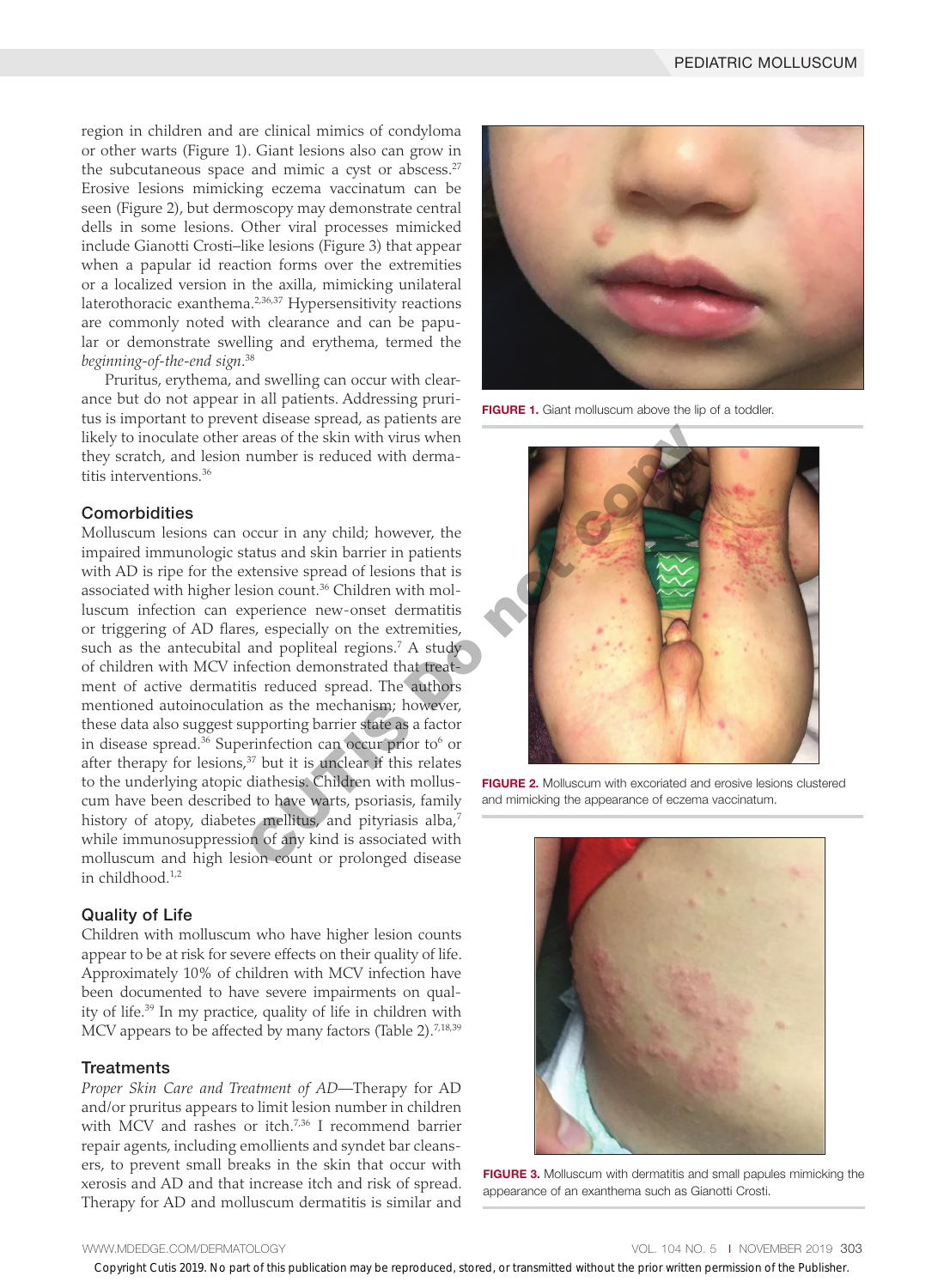# TABLE 2. Factors Affecting Quality of Life $^{7,18,39}$

| Being excluded from school or extracurricular activities |
|----------------------------------------------------------|
| Fear of therapeutics                                     |
| Lesions in visible locations                             |
| Number of lesions                                        |
| Parental anxiety over lesions                            |
| Symptoms (pain, tenderness, itch)                        |

# TABLE 3. Medical Reasons to Treat Molluscum Contagiosum Virus

| IADLL J. IVICUICAI HCASUIS LU TICAL<br><b>Molluscum Contagiosum Virus</b> | cases in immunosuppressed adults<br>ies of cantharidin, curettage, topi                                               |
|---------------------------------------------------------------------------|-----------------------------------------------------------------------------------------------------------------------|
| Aggravation of atopic dermatitis                                          | imiquimod demonstrated better                                                                                         |
| Child has been excluded from school or other<br>common activities         | office visits with topical anestheti<br>first visit. Side effects were greate<br>glycolic acid; therefore, these ager |
| Child is bullied about the lesions                                        |                                                                                                                       |
| Child is concerned by the lesions                                         | Conclusion                                                                                                            |
| Comorbidities are arising (eg, bacterial superinfection)                  | Molluscum is a cutaneous viral in<br>in children and has associated                                                   |
| Cosmetically disfiguring lesions                                          | AD, pruritus, poor quality of life i                                                                                  |
| <b>Discomfort</b>                                                         | of contagion. Addressing the di<br>standing its natural history and e                                                 |
| Prolonged illness                                                         | guardians. Therapeutics can be o                                                                                      |
| Quality-of-life impairment of patients (severe in 10%)                    | need is demonstrated, such as w                                                                                       |
| Severe itching                                                            | and cause discomfort. Choice of the<br>the practitioner's experience, the                                             |
| To control the number of lesions in children with<br>immunosuppression    | ance, availability of therapy, and<br>the parents/guardians. When avoi-                                               |
| To prevent spread                                                         | desired, barrier enhancement and<br>atic dermatitis are still beneficial,                                             |
|                                                                           | not sharing towels) and activity<br>over active lesions) interventions                                                |

overlapping. There is always a concern about the spread of MCV when using topical calcineurin inhibitors. I, therefore, focus the dermatitis therapeutics on topical corticosteroid–based care.<sup>6,40</sup>

*Prevention of Spread*—Prevention of spread begins with hygiene interventions. Cobathing is common in children with MCV and should be held off when possible. It is important for the child with MCV to avoid sharing bath towels and equipment<sup>23</sup> and having bare skin come in contact with mats in sports. I request that children with MCV wear bathing suits that cover the areas affected.

*Reassurance*—The most important therapy is reassurance.<sup>41</sup> Many parents/guardians are truly unaware that the MCV infection can last for more than a year and therefore worry over normal disease course. When counseled as to the benign course of illness and given instructions on proper skin care, the parent/guardian of a child with MCV will often opt against therapy of uncomplicated cases. On the other hand, there are medical reasons for treatment, and they support the need for intervention (Table 3). Seventy percent of lesions resolve in 1.5 years; however, of the residual infections, some may last as long as 4 years.16 It is not recommended to stop children from attending school because of MCV.

*Interventional Therapy*—Therapeutics of MCV include destructive therapies in office (ie, cantharidin, cryotherapy, curettage, trichloroacetic acid, and glycolic acid) and at-home therapies (ie, topical retinoids, nitric oxide releasers)(eTable).2,5,6,42-58 When there are many lesions or spread is noted, immunotherapies can be used, including topical imiquimod, oral cimetidine, and intralesional Candida antigen.2,4,7 Pulsed dye laser cuts off the lesion vascular supply, while cidofovir is directly antiviral both topically and systemically, the latter reserved for severe cases in immunosuppressed adults.59 Head-to-head studies of cantharidin, curettage, topical peeling agents, and imiquimod demonstrated better satisfaction and fewer office visits with topical anesthetic and curettage on the first visit. Side effects were greatest for salicylic acid and glycolic acid; therefore, these agents are less desirable.<sup>42</sup>

#### Conclusion

Molluscum is a cutaneous viral infection that is common in children and has associated morbidities, including AD, pruritus, poor quality of life in some cases, and risk of contagion. Addressing the disease includes understanding its natural history and explaining it to parents/ guardians. Therapeutics can be offered in cases where need is demonstrated, such as with lesions that spread and cause discomfort. Choice of therapeutics depends on the practitioner's experience, the child's clinical appearance, availability of therapy, and review of options with the parents/guardians. When avoidance of intervention is desired, barrier enhancement and treatment of symptomatic dermatitis are still beneficial, as are household (eg, not sharing towels) and activity (eg, adhesive bandages over active lesions) interventions to reduce transmission.

#### REFERENCES

- 1. Shisler JL. Immune evasion strategies of molluscum contagiosum virus. *Adv Virus Res*. 2015;92:201-252.
- 2. Brown J, Janniger CK, Schwartz RA, et al. Childhood molluscum contagiosum. *Int J Dermatol*. 2006;45:93-99.
- 3. Moss B, Shisler JL, Xiang Y, et al. Immune-defense molecules of molluscum contagiosum virus, a human poxvirus. *Trends Microbiol*. 2000;8:473-477.
- 4. Silverberg NB. Warts and molluscum in children. *Adv Dermatol*. 2004;20:23-73.
- 5. Choong KY, Roberts LJ. Molluscum contagiosum, swimming and bathing: a clinical analysis. *Australas J Dermatol*. 1999;40:89-92.
- 6. Silverberg NB, Sidbury R, Mancini AJ. Childhood molluscum contagiosum: experience with cantharidin therapy in 300 patients. *J Am Acad Dermatol*. 2000;43:503-507.
- 7. Silverberg NB. Molluscum contagiosum virus infection can trigger atopic dermatitis disease onset or flare. *Cutis*. 2018;102:191-194.
- 8. Ajithkumar VT, Sasidharanpillai S, Muhammed K, et al. Disseminated molluscum contagiosum following chemotherapy: a therapeutic challenge. *Indian J Dermatol Venereol Leprol*. 2017;83:516.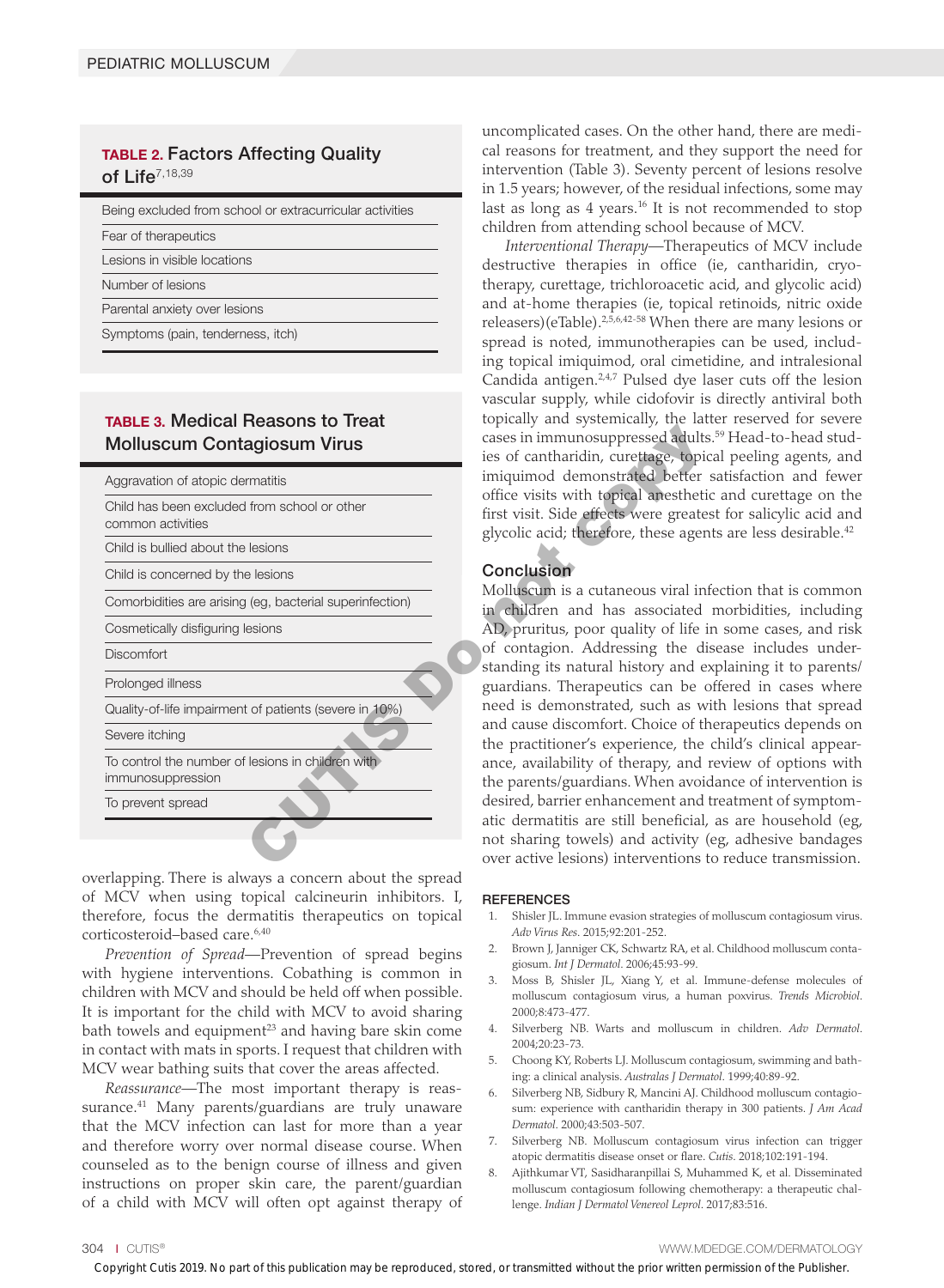- 9. Oren B, Wende SO. An outbreak of molluscum contagiosum in a kibbutz. *Infection*. 1991;19:159-161.
- 10. Molluscum contagiosum. Healthy Children website. https://www .healthychildren.org/English/health-issues/conditions/skin/Pages /Molluscum-Contagiosum.aspx. Updated November 21, 2015. Accessed October 16, 2019.
- 11. Peterson AR, Nash E, Anderson BJ. Infectious disease in contact sports. *Sports Health*. 2019;11:47-58.
- 12. Connell CO, Oranje A, Van Gysel D, et al. Congenital molluscum contagiosum: report of four cases and review of the literature. *Pediatr Dermatol*. 2008;25:553-556.
- 13. Luke JD, Silverberg NB. Vertically transmitted molluscum contagiosum infection. *Pediatrics*. 2010;125:E423-E425.
- 14. Mendiratta V, Agarwal S, Chander R. Reappraisal of sexually transmitted infections in children: a hospital-based study from an urban area. *Indian J Sex Transm Dis AIDS*. 2014;35:25-28.
- 15. Bargman H. Genital molluscum contagiosum in children: evidence of sexual abuse? *CMAJ*. 1986;135:432-433.
- 16. Basdag H, Rainer BM, Cohen BA. Molluscum contagiosum: to treat or not to treat? experience with 170 children in an outpatient clinic setting in the northeastern United States. *Pediatr Dermatol*. 2015;32:353-357.
- 17. Koning S, Bruijnzeels MA, van Suijlekom-Smit LW, et al. Molluscum contagiosum in Dutch general practice. *Br J Gen Pract*. 1994;44:417-419.
- 18. [Braue A](https://www.ncbi.nlm.nih.gov/pubmed/?term=Braue%20A%5BAuthor%5D&cauthor=true&cauthor_uid=16060861), [Ross G](https://www.ncbi.nlm.nih.gov/pubmed/?term=Ross%20G%5BAuthor%5D&cauthor=true&cauthor_uid=16060861), [Varigos G,](https://www.ncbi.nlm.nih.gov/pubmed/?term=Varigos%20G%5BAuthor%5D&cauthor=true&cauthor_uid=16060861) et al. Epidemiology and impact of childhood molluscum contagiosum: a case series and critical review of the literature. *[Pediatr Dermatol.](https://www.ncbi.nlm.nih.gov/pubmed/?term=molluscum+braue)* 2005;22:287-294.
- 19. Sturt RJ, Muller HK, Francis GD. Molluscum contagiosum in villages of the West Sepik District of New Guinea. *Med J Aust*. 1971;2:751-754.
- 20. Reynolds MG, Homan RC, Yorita Christensen KL, et al. The incidence of molluscum contagiosum among American Indians and Alaska Natives. *[PLoS One.](https://www.ncbi.nlm.nih.gov/pmc/articles/PMC2667635/)* 2009;4:e5255.
- 21. Villa L, Varela JA, Otero L, et al. Molluscum contagiosum: a 20-year study in a sexually transmitted infections unit. *Sex Transm Dis*. 2010;37:423-424.
- 22. Watanabe T, Morikawa S, Suzuki K, et al. Two major antigenic polypeptides of molluscum contagiosum virus. *J Infect Dis*. 1998;177:284-292.
- 23. Vaccine basics. Centers for Disease Control and Prevention website. https://www.cdc.gov/smallpox/vaccine-basics/index.html. Updated July 12, 2017. Accessed October 16, 2019.
- 24. Mitchell JC. Observations on the virus of molluscum contagiosum. *Br J Exp Pathol*. 1953;34:44-49.
- 25. Konya J, Thompson CH. Molluscum contagiosum virus: antibody responses in patients with clinical lesions and its sero-epidemiology in a representative Australian population. *J Infect Dis*. 1999;179:701-704.
- 26. Steffen C, Markman JA. Spontaneous disappearance of molluscum contagiosum. *Arch Dermatol*. 1980;116:923-924.
- 27. Uzuncakmak TK, Kuru BC, Zemheri EI, et al. Isolated giant molluscum contagiosum mimicking epidermoid cyst. *Dermatol Pract Concept*. 2016;6:71-73.
- 28. Persechino S, Abruzzese C, Caperchi C, et al. Condyloma acuminata and mollusca contagiosa: a giant manifestation in a patient with lupus. *Skinmed.* 2014;12:310-311.
- 29. Kim SK, Do JE, Kang HY, et al. Giant molluscum contagiosum of immunocompetent children occurring on the anogenital area. *Eur J Dermatol*. 2007;17:537-538.
- 30. Alam MS, Shrirao N. Giant molluscum contagiosum presenting as lid neoplasm in an immunocompetent child. *Dermatol Online J*. 2016;22. pii:13030/qt56v567gn.
- 31. Krishnamurthy J, Nagappa DK. The cytology of molluscum contagiosum mimicking skin adnexal tumor. *J Cytol*. 2010;27:74-75.
- 32. Baek YS, Oh CH, Song HJ, et al. Asymmetrical periflexural exanthem of childhood with concurrence of molluscum contagiosum infection. *Clin Exp Dermatol*. 2011;36:676-677.
- 33. Lee HJ, Kwon JA, Kim JW. Erythema multiforme-like molluscum dermatitis. *Acta Derm Venereol*. 2002;82:217-218.
- 34. Lee YB, Choi HJ, Park HJ, et al. Two cases of erythema multiforme associated with molluscum contagiosum. *Int J Dermatol*. 2009;48:659-660.
- 35. Vasily DB, Bhatia SG. Erythema annulare centrifugum and molluscum contagiosum. *Arch Dermatol*. 1978;114:1853.
- 36. Berger EM, Orlow SJ, Patel RR, [et](https://www.ncbi.nlm.nih.gov/pubmed/?term=Schaffer%20JV%5BAuthor%5D&cauthor=true&cauthor_uid=22911012) al. Experience with molluscum contagiosum and associated inflammatory reactions in a pediatric dermatology practice: the bump that rashes. *Arch Dermatol*. 2012;148:1257-1264.
- 37. Groner A, Laing-Grayman D, Silverberg NB. Outpatient pediatric community-acquired methicillin-resistant *Staphylococcus aureus*: a polymorphous clinical disease. *Cutis*. 2008;81:115-122.
- 38. Butala N, Siegfried E, Weissler A. Molluscum BOTE sign: a predictor of imminent resolution. *Pediatrics*. 2013;131:E1650-E1653.
- 39. Olsen JR, Gallagher J, Finlay AY, et al. Time to resolution and effect on quality of life of molluscum contagiosum in children in the UK: a prospective community cohort study. *Lancet Infect Dis*. 2015;15:190-195.
- 40. Goksugur N, Ozbostanci B, Goksugur SB. Molluscum contagiosum infection associated with pimecrolimus use in pityriasis alba. *Pediatr Dermatol*. 2007;24:E63-E65.
- 41. Lee R, Schwartz RA. Pediatric molluscum contagiosum: reflections on the last challenging poxvirus infection, part 1. *Cutis*. 2010; 86:230-236.
- 42. Hanna D, Hatami A, Powell J, et al. A prospective randomized trial comparing the efficacy and adverse effects of four recognized treatments of molluscum contagiosum in children. *Pediatr Dermatol*. 2006;23:574-579.
- 43. Coloe Dosal J, Stewart PW, Lin JA, et al. Cantharidin for the treatment of molluscum contagiosum: a prospective, double-blinded, placebocontrolled trial. *Pediatr Dermatol*. 2014;31:440-449.
- 44. Vakharia PP, Chopra R, Silverberg NB, et al. Efficacy and safety of topical cantharidin treatment for molluscum contagiosum and warts: a systematic review. *Am J Clin Dermatol*. 2018;19:791-803.
- 45. Handjani F, Behazin E, Sadati MS. Comparison of 10% potassium hydroxide solution versus cryotherapy in the treatment of molluscum contagiosum: an open randomized clinical trial. *J Dermatolog Treat*. 2014;25:249-250. At T0 children in an outpatient climic setting<br>
Schatter. Perinted Kind Density comparing the efficacy and adverset and praction of moluscum contagiosum<br>
Varia Domitic 2005,353-537.<br>
Varia Domitic 2006,23.574-579.<br>
The Pr
	- 46. Simonart T, De Maertelaer V. Curettage treatment for molluscum contagiosum: a follow-up survey study. *Br J Dermatol*. 2008;159:1144-1147.
	- 47. Cho YS, Chung BY, Park CW, et al. Seizures and methemoglobinemia after topical application of eutectic mixture of lidocaine and prilocaine on a 3.5-year-old child with molluscum contagiosum and atopic dermatitis. *Pediatr Dermatol*. 2016;33:E284-E285.
	- 48. Bard S, Shiman MI, Bellman B, et al. Treatment of facial molluscum contagiosum with trichloroacetic acid. *Pediatr Dermatol*. 2009;26:425-426.
	- 49. Griffith RD, Yazdani Abyaneh MA, Falto-Aizpurua L, [et](https://www.ncbi.nlm.nih.gov/pubmed/?term=Nouri%20K%5BAuthor%5D&cauthor=true&cauthor_uid=25607701) al. Pulsed dye laser therapy for molluscum contagiosum: a systematic review. *J Drugs Dermatol*. 2014;13:1349-1352.
	- 50. Theos AU, Cummins R, Silverberg NB, [et](https://www.ncbi.nlm.nih.gov/pubmed/?term=Paller%20AS%5BAuthor%5D&cauthor=true&cauthor_uid=15379366) al. Effectiveness of imiquimod cream 5% for treating childhood molluscum contagiosum in a doubleblind, randomized pilot trial. *Cutis*. 2004;74:134-138, 141-142.
	- 51. van der Wouden JC, Menke J, Gajadin S, et al. Interventions for cutaneous molluscum contagiosum. *Cochrane Database Syst Rev*. 2006:CD004767.
	- 52. Cunningham BB, Paller AS, Garzon M. Inefficacy of oral cimetidine for nonatopic children with molluscum contagiosum. *Pediatr Dermatol*. 1998;15:71-72.
	- 53. Enns LL, Evans MS. Intralesional immunotherapy with *Candida* antigen for the treatment of molluscum contagiosum in children. *Pediatr Dermatol*. 2011;28:254-258.
	- 54. Rajouria EA, Amatya A, Karn D. Comparative study of 5% potassium hydroxide solution versus 0.05% tretinoin cream for molluscum contagiosum in children. *Kathmandu Univ Med J (KUMJ)*. 2011;9:291-294.
	- 55. Briand S, Milpied B, Navas D, et al. 1% topical cidofovir used as last alternative to treat viral infections. *J Eur Acad Dermatol Venereol*. 2008;22:249-250.
	- 56. Zabawski EJ Jr, Cockerell CJ. Topical cidofovir for molluscum contagiosum in children. *Pediatr Dermatol*. 1999;16:414-415.
	- 57. Watanabe T. Cidofovir diphosphate inhibits molluscum contagiosum virus DNA polymerase activity. *J Invest Dermatol*. 2008;128:1327-1329.
	- 58. Lindau MS, Munar MY. Use of duct tape occlusion in the treatment of recurrent molluscum contagiosum. *Pediatr Dermatol*. 2004;21:609.
	- 59. Silverberg N. Pediatric molluscum contagiosum: optimal treatment strategies. *Paediatr Drugs*. 2003;5:505-512.

#### WWW.MDEDGE.COM/DERMATOLOGY **VOL. 104 NO. 5 I NOVEMBER 2019 305**

Copyright Cutis 2019. No part of this publication may be reproduced, stored, or transmitted without the prior written permission of the Publisher.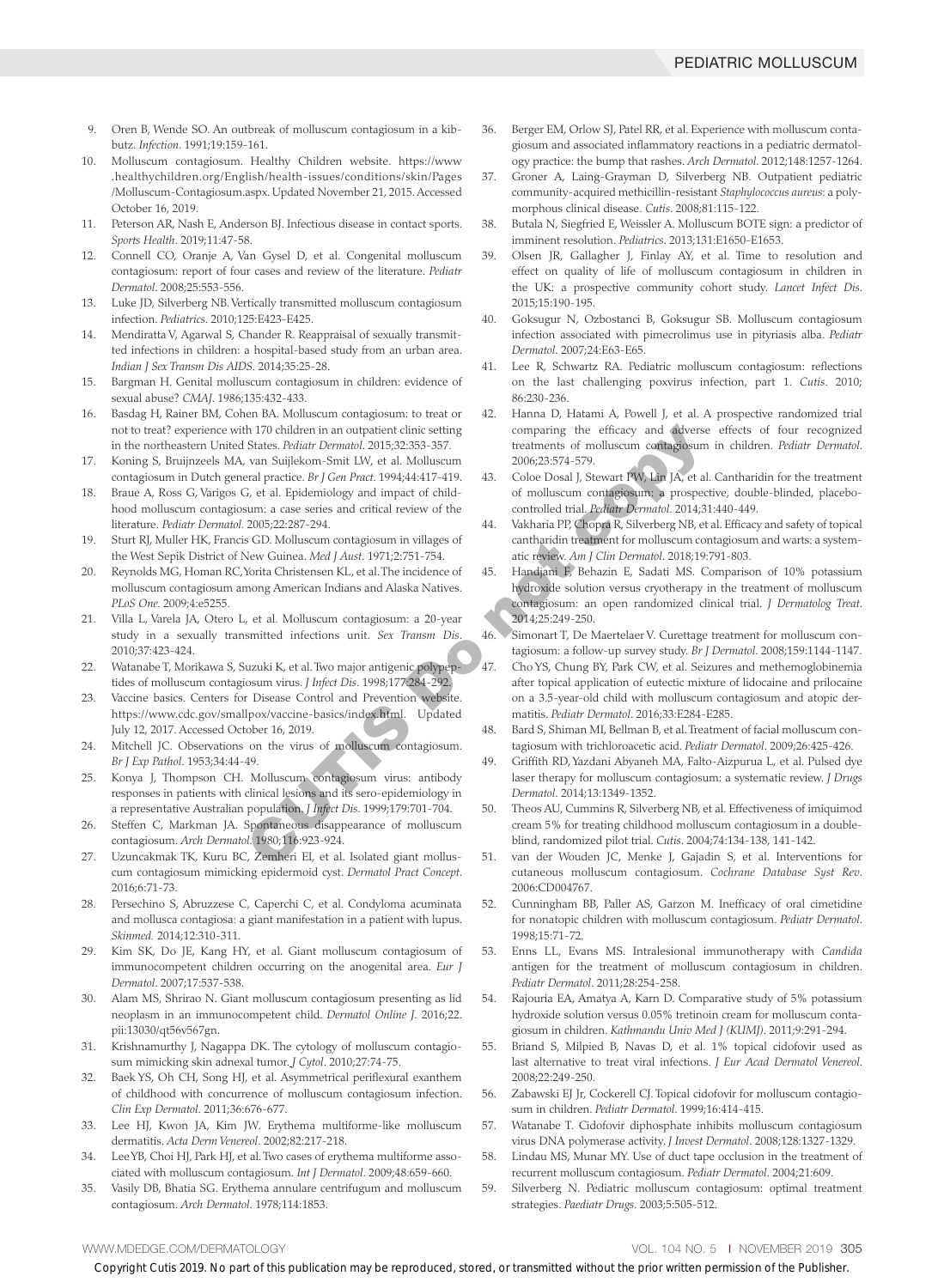| ptions for Pediatric Moll                                |
|----------------------------------------------------------|
| ֦֘<br>$\overline{\phantom{a}}$<br>Ĩ,<br>Juban<br>Juban   |
| אוווממפיזמת<br>Γ                                         |
| <br> <br> <br> <br> <br> <br><br> <br><b>BLE, Select</b> |

| Therapy                                                         | Type of Therapy                      | Selection<br>Patient                                                  | Therapeutic Regimen                                                                                                                                                                                                                                                                                                                                                                                                                 | Expected Resolution Rate                                                                                            | Side Effects                                                                                                                                                                                                                |
|-----------------------------------------------------------------|--------------------------------------|-----------------------------------------------------------------------|-------------------------------------------------------------------------------------------------------------------------------------------------------------------------------------------------------------------------------------------------------------------------------------------------------------------------------------------------------------------------------------------------------------------------------------|---------------------------------------------------------------------------------------------------------------------|-----------------------------------------------------------------------------------------------------------------------------------------------------------------------------------------------------------------------------|
| Cantharidin 0.7%<br>collodion <sup>6,43,44</sup><br>in flexible | Destructive                          | Children, with cases<br>as young as 6 mo<br>described                 | soon as a half hour after application; notify<br>for blistering; wash application area at first<br>few hours; more cantharidin tips; educate<br>teacher, babysitter, and parents to watch<br>Apply sparingly on lesions (<20 nonfacial,<br>patients first: this will blister, possibly as<br>nongenital) and wash treated sites in a<br>sign of blistering                                                                          | Clearance of actual lesions<br>≥75%; new lesions may<br>develop                                                     | (iatrogenic), risk of triggering<br>superinfection; rare: shock<br>Common: pain, blistering<br>id reaction, scarring,                                                                                                       |
| Cryotherapy <sup>2,5,45</sup>                                   | Destructive                          | Children of any age                                                   | Apply sparingly using a cotton swab to the<br>crown of the lesions for approximately 3 s                                                                                                                                                                                                                                                                                                                                            | repeated weekly for 4 wk<br>93.3% clearance when                                                                    | (iatrogenic), risk of triggering<br>Common: pain, blistering<br>hyperpigmentation; rare:<br>id reaction, scarring,<br>nerve damage                                                                                          |
| Curettage <sup>42,46</sup>                                      | Destructive                          | Children of any age                                                   | superinfected (incision and drainage should<br>be considered alternatively), in areas where<br>potential scarring would not be of concern<br>giant molluscum, for lesions that appear<br>(eg, buttocks), in cases where response<br>to therapy has been exceedingly poor<br>recurrence not expected in areas that<br>macerate (eg, underarms, groin), for<br>Topical EMLA cream followed by<br>curettage (ideal for 1 visit); care: | 100% immediate clearance;<br>and 8 wk (45%) in 1 study <sup>46</sup><br>failure noted at 4 wk (66%)                 | overabsorption of EMLA cream<br>clearance, scarring, bleeding,<br>causing methemoglobinemia<br>superinfection; uncommon:<br>hypopigmentation, lack of<br>ring lesions (rare)<br>Common: pain,<br>and seizures <sup>47</sup> |
| Trichloroacetic<br>acid <sup>48</sup>                           | Destructive, vascular<br>destruction | School-aged children<br>and teenagers with<br>nonfacial lesions       | sparingly over the crown of the molluscum;<br>apply wet compress after 30 s to reduce<br>Apply low-concentration (10%-25%)<br>burning sensation                                                                                                                                                                                                                                                                                     | Clearance data are<br>anecdotal                                                                                     | inefficacy, discoloration<br>Discomfort, burning,                                                                                                                                                                           |
| hydroxide 10% <sup>45</sup><br>Potassium                        | Keratolytic                          | preferring at-home<br>therapy for MCV<br>Families/children<br>therapy | Apply twice daily for up to 4 wk at home                                                                                                                                                                                                                                                                                                                                                                                            | 86% clearance                                                                                                       | Limited side effects of irritation                                                                                                                                                                                          |
| Pulsed dye laser<br>therapy <sup>49</sup>                       | Destroys vascularity                 | Children                                                              | Various regimens                                                                                                                                                                                                                                                                                                                                                                                                                    | Approaches 100% clearance                                                                                           | Pain, otherwise limited risk<br>of scarring                                                                                                                                                                                 |
| Imiquimod <sup>50</sup>                                         | Immunomodulator                      | Children and adults                                                   | 3 times per wk for 12 wk                                                                                                                                                                                                                                                                                                                                                                                                            | and 66.7% at 12 wk; complete<br>Better than placebo; partial<br>clearance: 58.3% at 4 wk<br>clearance: 33% at 12 wk | Irritation, hypopigmentation,<br>ulceration                                                                                                                                                                                 |
|                                                                 |                                      |                                                                       |                                                                                                                                                                                                                                                                                                                                                                                                                                     |                                                                                                                     | CONTINUED                                                                                                                                                                                                                   |

L

E1 I CUTIS<sup>®</sup>

Copyright Cutis 2019. No part of this publication may be reproduced, stored, or transmitted without the prior written permission of the Publisher.